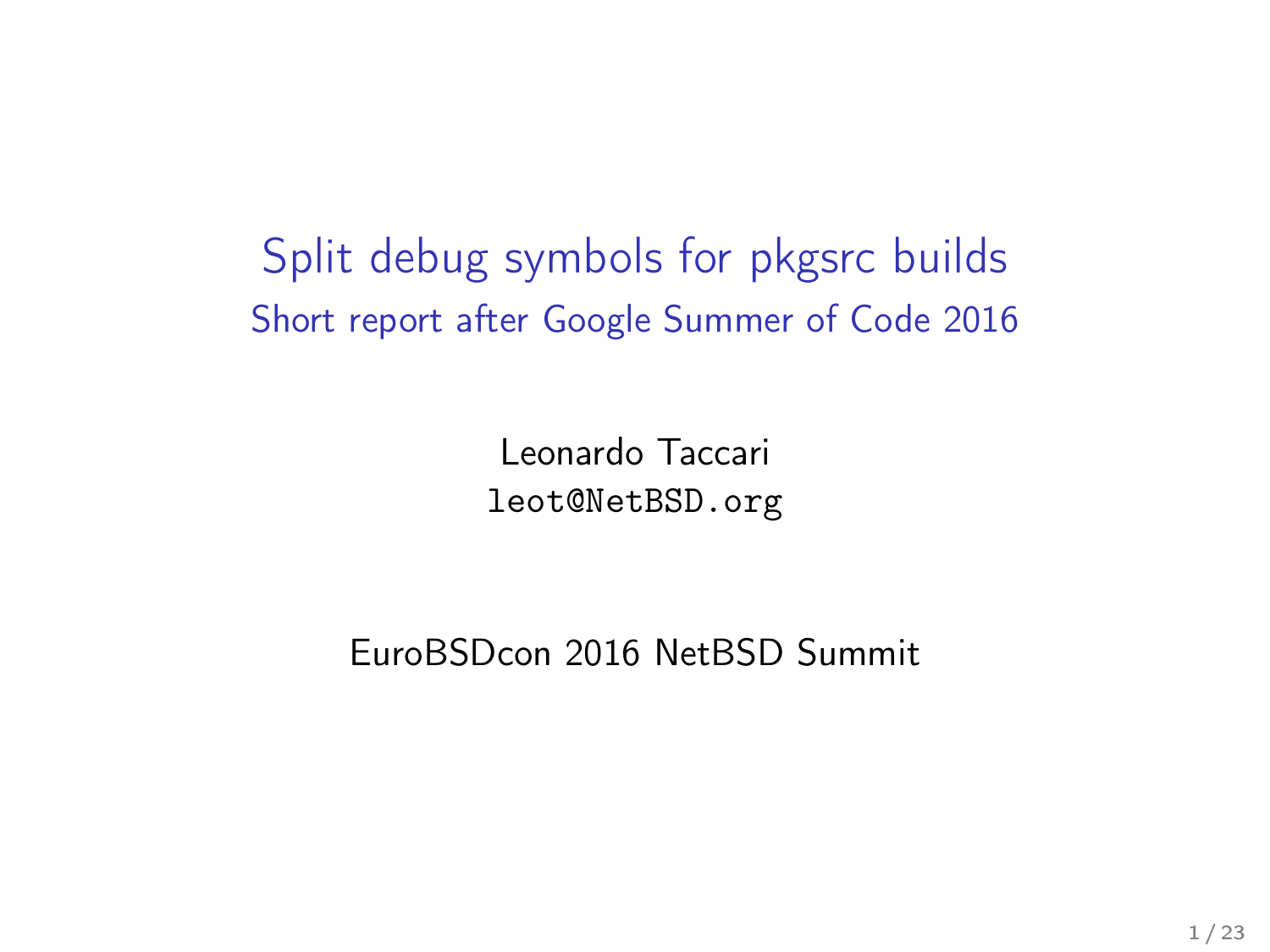What will we see in this presentation?

[ELF, DWARF and](#page-2-0) MKDEBUG{,LIB}

[Splitting debug symbols in pkgsrc](#page-14-0)

Preliminary SUBPACKAGES [\(AKA multi-packages\) support](#page-16-0)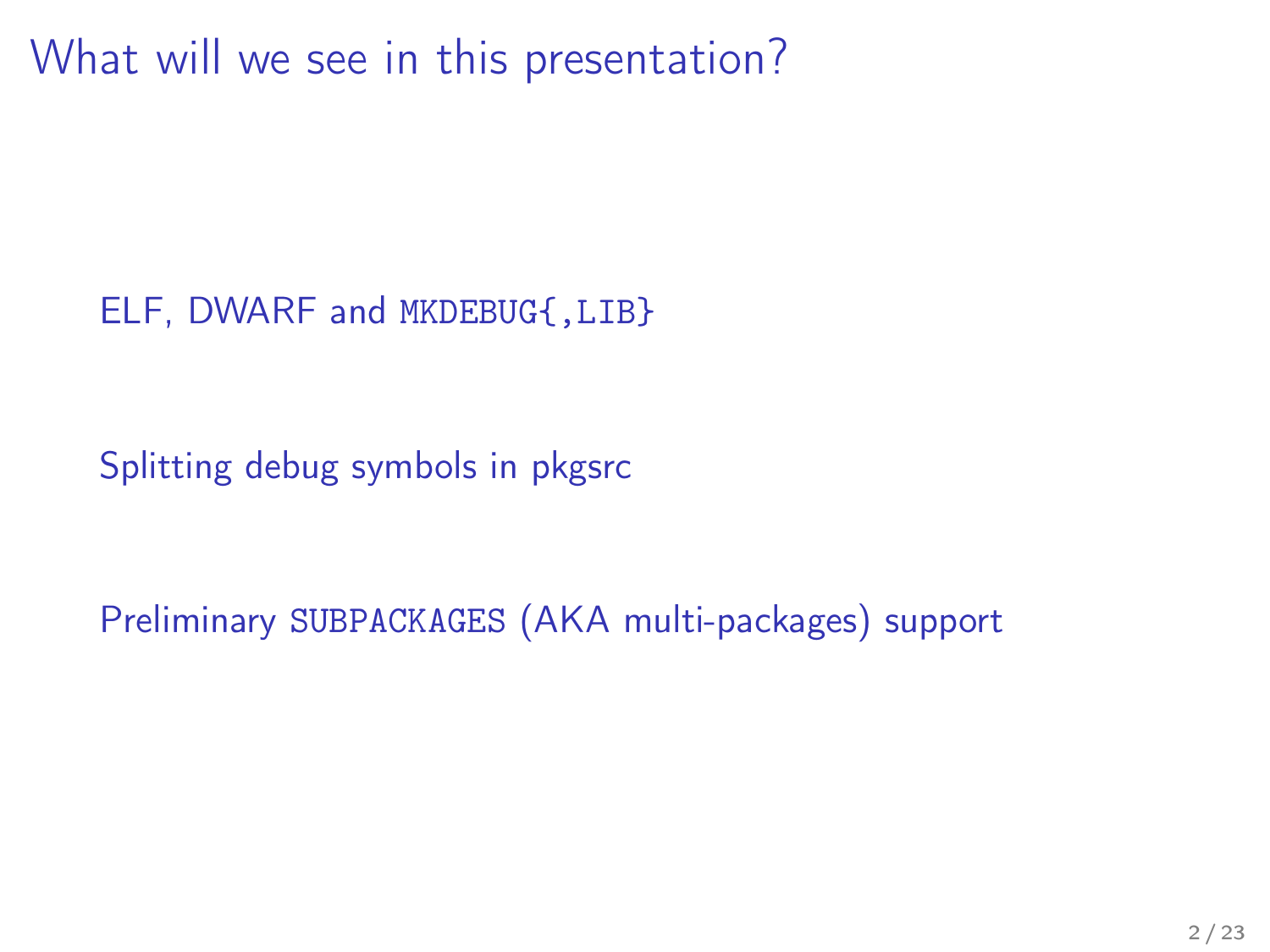<span id="page-2-0"></span>"The most effective debugging tool is still careful thought, coupled with judiciously placed print statements."

– Brian W. Kernighan, Unix for Beginners (1979)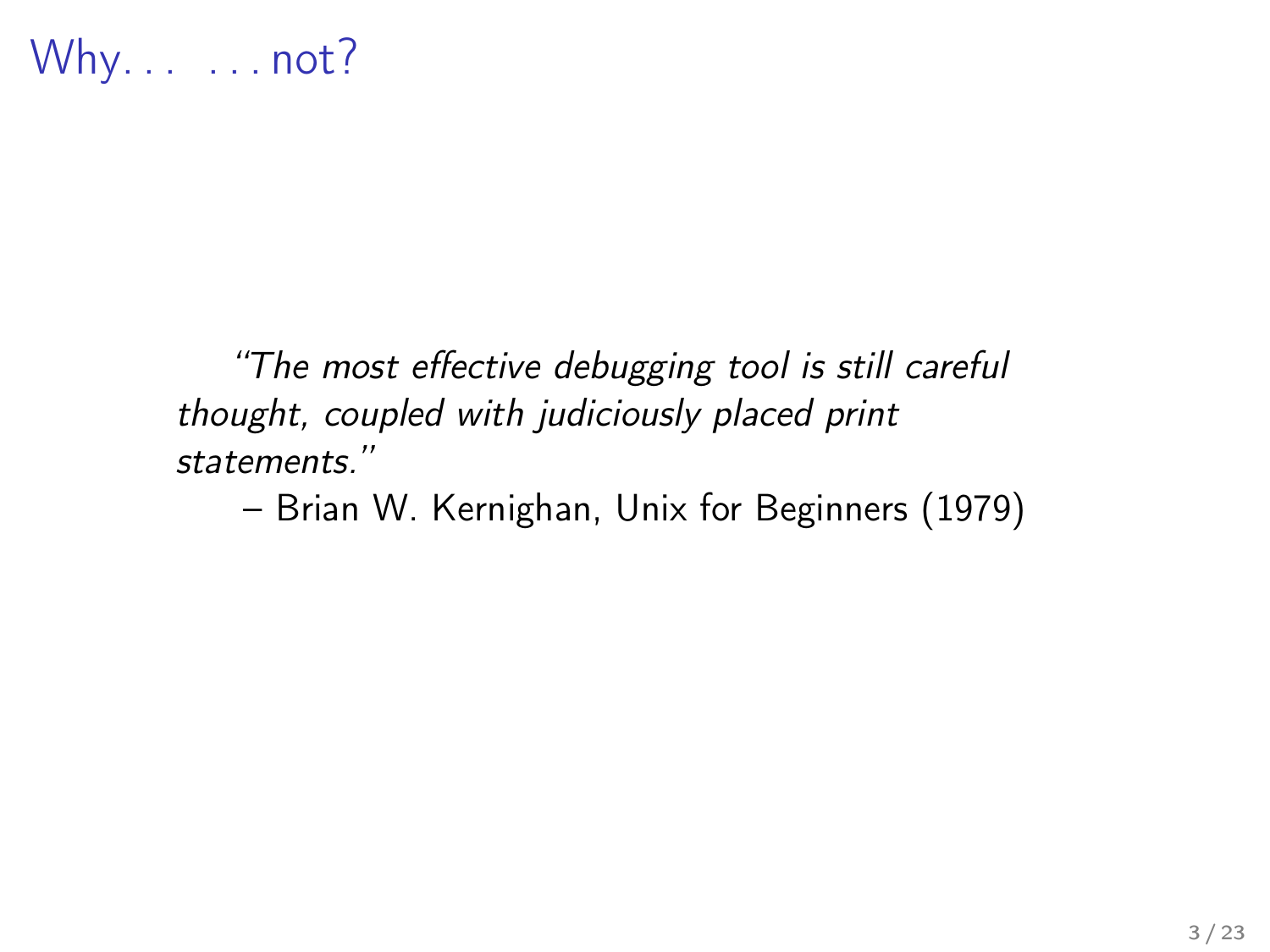Why?

| Score: 102                                                                                                                                                                                                                                      | paused - press RETURN to continue |  |
|-------------------------------------------------------------------------------------------------------------------------------------------------------------------------------------------------------------------------------------------------|-----------------------------------|--|
| Reading symbols from /usr/libexec/ld.elf_soReading symbols from /usr/libdata<br>/debug//usr/libexec/ld.elf_so.debugdone.<br>done.<br>0x000079c3f8e3dc1a in poll () from /usr/lib/libc.so.12<br>(gdb) set <u>s</u> core = 12345678<br>(gdb) cont |                                   |  |

gdb -p 'pgrep tetris'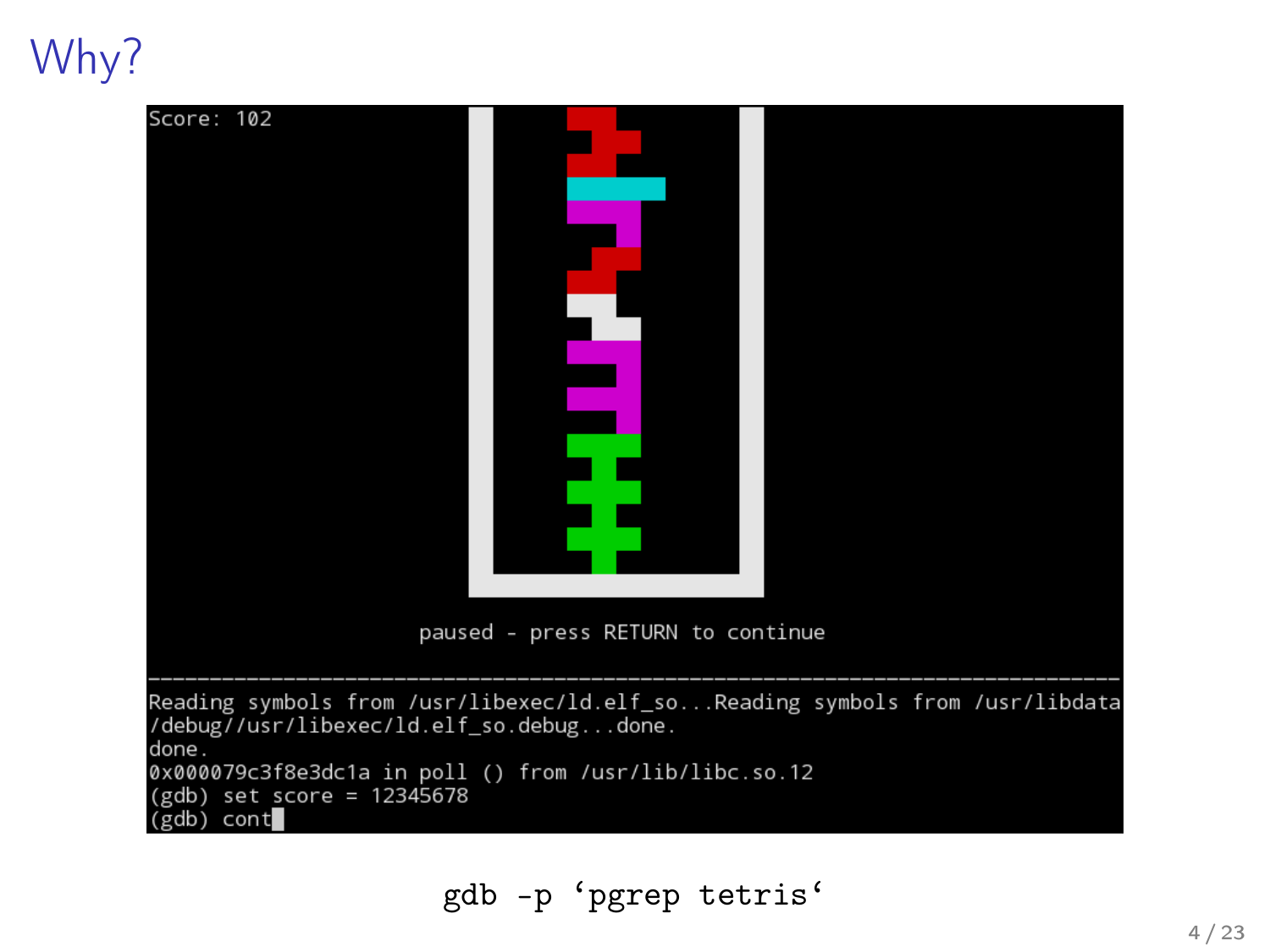# Why?

- $\triangleright$  Actually in pkgsrc the only way to build packages with debugging symbols is to add appropriate CFLAGS and set INSTALL\_UNSTRIPPED to "yes"
- ▶ Debugging symbols can take several disk space, e.g. on NetBSD/amd64 7.99.36:
	- $\blacktriangleright$  {, x}debug.tgz are 561.672MB (about 1.5GB when extracted)
	- $\blacktriangleright$  \*.tgz are 1028.59MB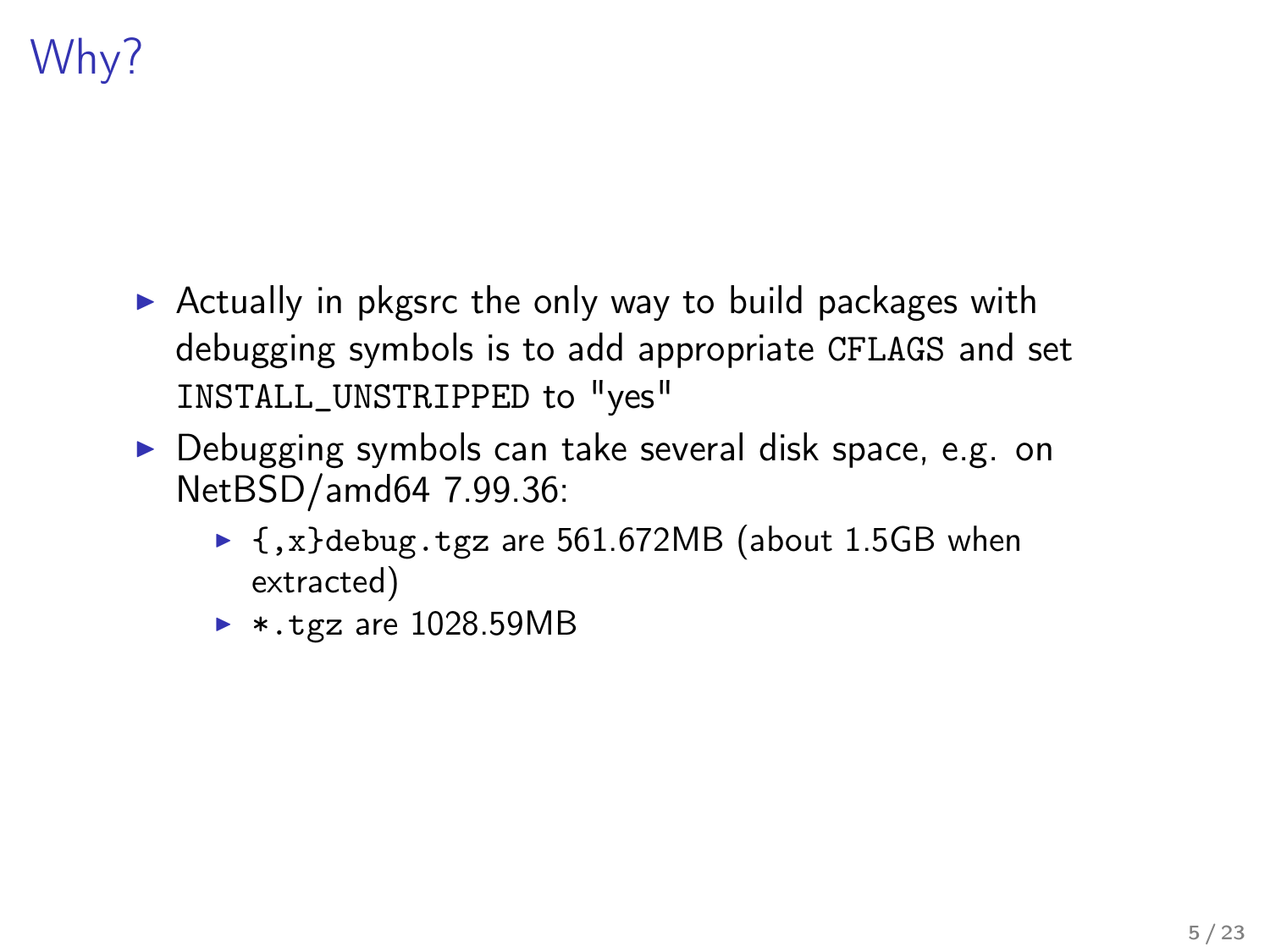How debug information are stored? (ELF, DWARF)

- $\blacktriangleright$  NetBSD <sup>1</sup> uses the ELF <sup>2</sup> format (executable, relocatable, shared and core are all ELF object files)
- $\blacktriangleright$  ELF files are basically made up of:
	- $\blacktriangleright$  ELF file header
	- $\triangleright$  segments (system loader POV)
	- $\triangleright$  sections (toolchain POV, also the interesting perspective to handle debug information)
- $\triangleright$  Debug information are stored in . debug\_ $*$  sections (in the  $DWARE<sup>3</sup>$  format)
- readelf(1) and objdump(1) can be used to display information about ELF and other object format files

 $1$ ... and a lot of other Unix-like operating systems

<sup>2</sup>Executable and Linkable Format

<sup>&</sup>lt;sup>3</sup>Debugging With Attributed Record Formats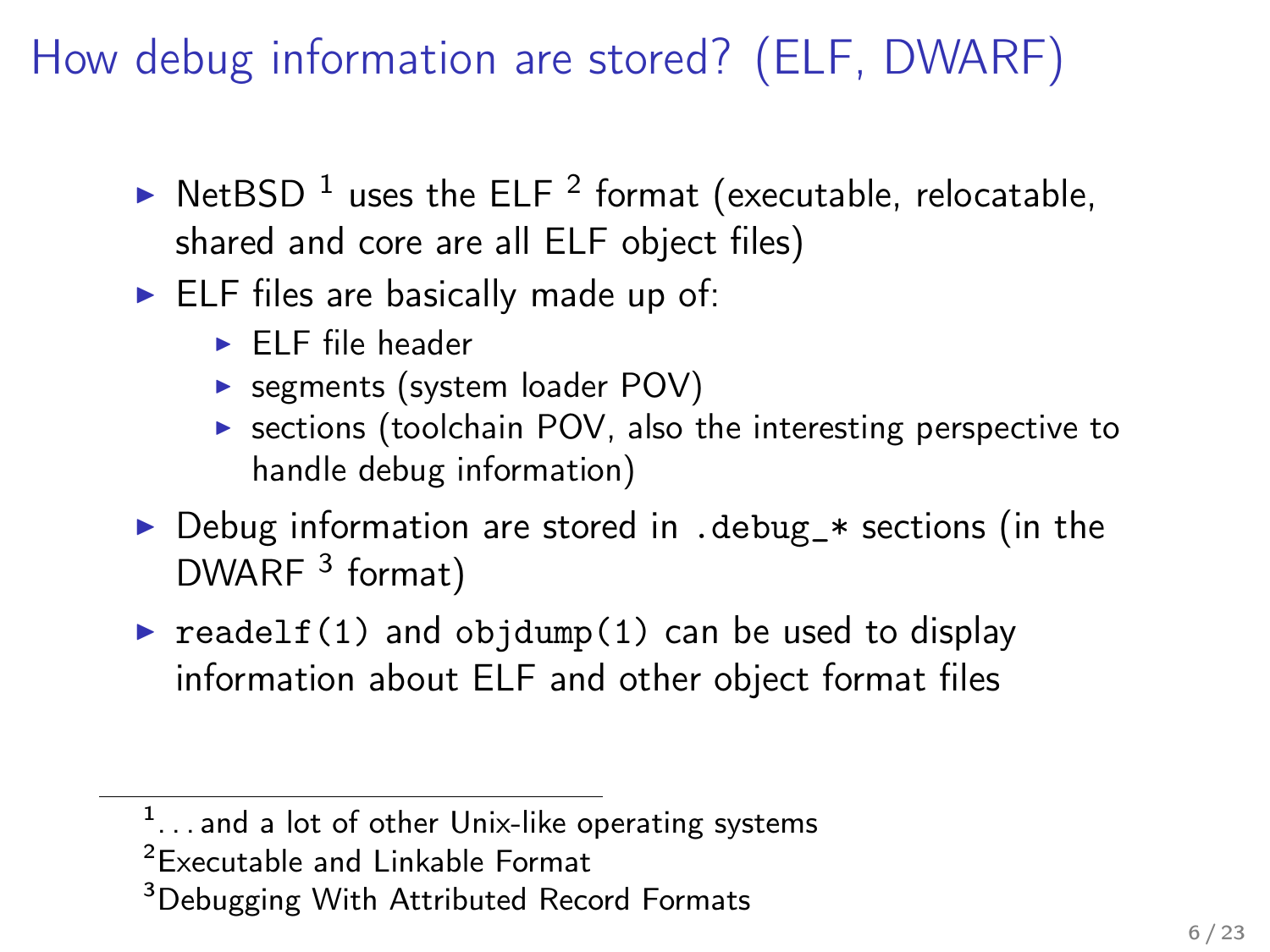#### A quick look at them via readelf(1): ELF file header

```
$ readelf -h /sbin/init
ELF Header:
 Magic: 7f 45 4c 46 02 01 01 00 00 00 00 00 00 00 00 00
 Class: ELF64
 Data: 2's complement, little endian
 Version: 1 (current)<br>0S/ABI: UNIX - Syst
                           UNIX - System V
 ABI Version: 0
 Type: DYN (Shared object file)
 Machine: Advanced Micro Devices X86-64
 Version: 0x1<br>Futry point address: 0x1dd0
 Entry point address:
 Start of program headers: 64 (bytes into file)
 Start of section headers: 34352 (bytes into file)
 Flags: 0x0Size of this header: 64 (bytes)
 Size of program headers: 56 (bytes)
 Number of program headers: 8
 Size of section headers: 64 (bytes)
 Number of section headers: 33
 Section header string table index: 30
```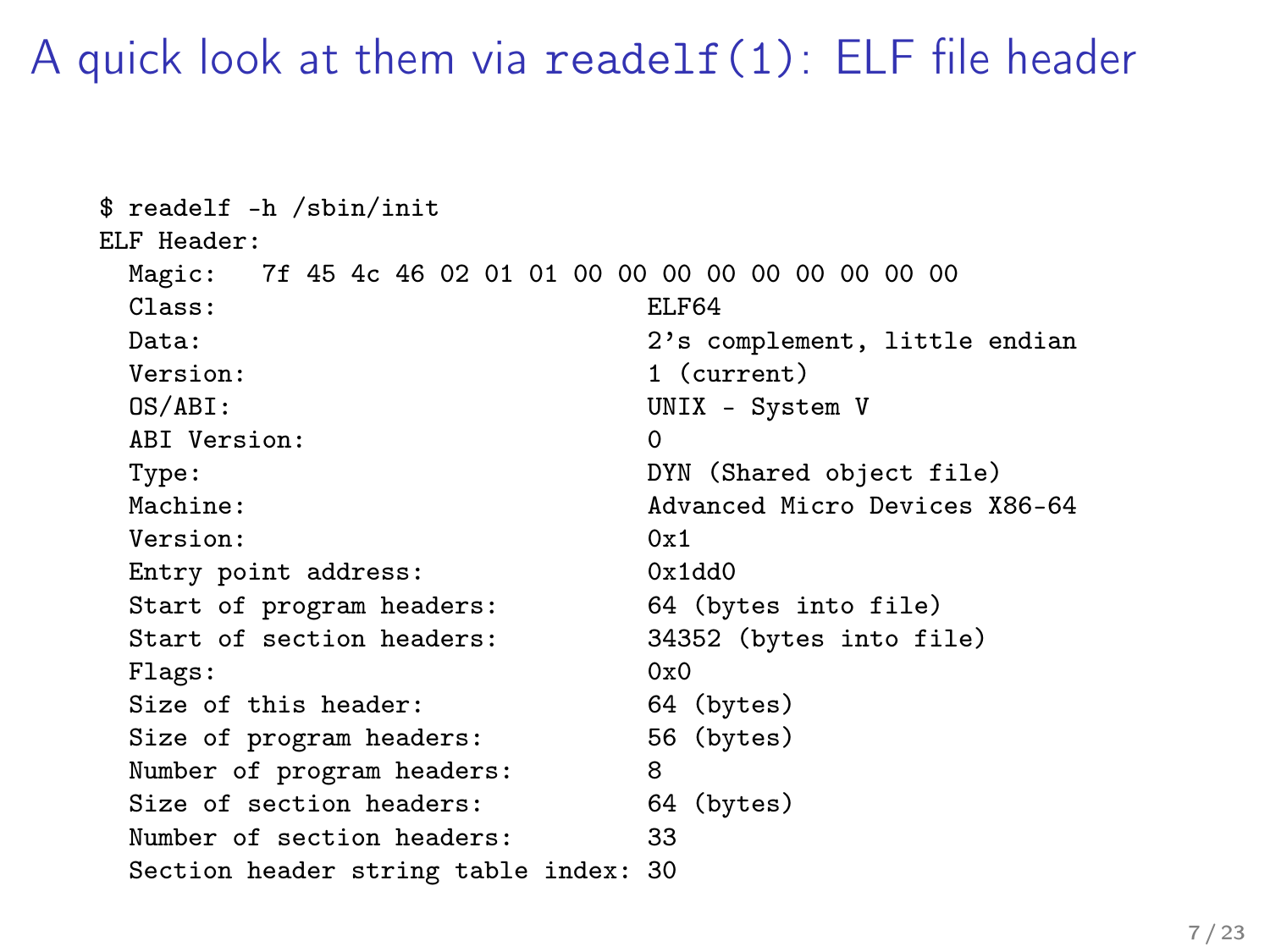#### A quick look at them via readelf(1): segments

\$ readelf -lW /sbin/init

Elf file type is DYN (Shared object file) Entry point 0x1dd0 There are 8 program headers, starting at offset 64

Program Headers:

| Type             | Offset                      | VirtAddr                                             | PhysAddr                                                                                    | FileSiz MemSiz |  | Flg Align |
|------------------|-----------------------------|------------------------------------------------------|---------------------------------------------------------------------------------------------|----------------|--|-----------|
| PHDR             |                             |                                                      |                                                                                             |                |  |           |
| INTERP           |                             |                                                      |                                                                                             |                |  |           |
|                  |                             | [Requesting program interpreter: /libexec/ld.elf_so] |                                                                                             |                |  |           |
| LOAD             |                             |                                                      |                                                                                             |                |  |           |
| LOAD             |                             |                                                      | 0x005e00 0x0000000000205e00 0x0000000000205e00 0x0004e0 0x000968 RW                         |                |  | 0x200000  |
| DYNAMIC          |                             |                                                      | 0x005e28 0x0000000000205e28 0x0000000000205e28 0x0001a0 0x0001a0 RW                         |                |  | 0x8       |
| NOTE.            |                             |                                                      | 0x000214 0x0000000000000214 0x0000000000000214 0x00002c 0x00002c R                          |                |  | 0x4       |
| GNU_EH_FRAME     |                             |                                                      |                                                                                             |                |  | 0x4       |
| GNU_RELRO        |                             |                                                      | 0x005e00 0x0000000000205e00 0x0000000000205e00 0x000200 0x000200 R                          |                |  | 0x1       |
|                  |                             |                                                      |                                                                                             |                |  |           |
|                  | Section to Segment mapping: |                                                      |                                                                                             |                |  |           |
| Segment Sections |                             |                                                      |                                                                                             |                |  |           |
| 00               |                             |                                                      |                                                                                             |                |  |           |
| 01               | .interp                     |                                                      |                                                                                             |                |  |           |
| 02               |                             |                                                      | .interp .note.netbsd.ident .note.netbsd.pax .hash .dynsym .dynstr .rela.dyn .rela.plt .init |                |  |           |
|                  |                             |                                                      | .plt.plt.got.text.fini.rodata.eh_frame_hdr.eh_frame                                         |                |  |           |
| 03               |                             | .ctors .dtors .jcr .dynamic .got .got.plt .data .bss |                                                                                             |                |  |           |
| 04               | .dynamic                    |                                                      |                                                                                             |                |  |           |
| 05               |                             | .note.netbsd.ident .note.netbsd.pax                  |                                                                                             |                |  |           |
| 06               | .eh frame hdr               |                                                      |                                                                                             |                |  |           |
| 07               |                             | .ctors .dtors .jcr .dynamic .got                     |                                                                                             |                |  |           |
|                  |                             |                                                      |                                                                                             |                |  |           |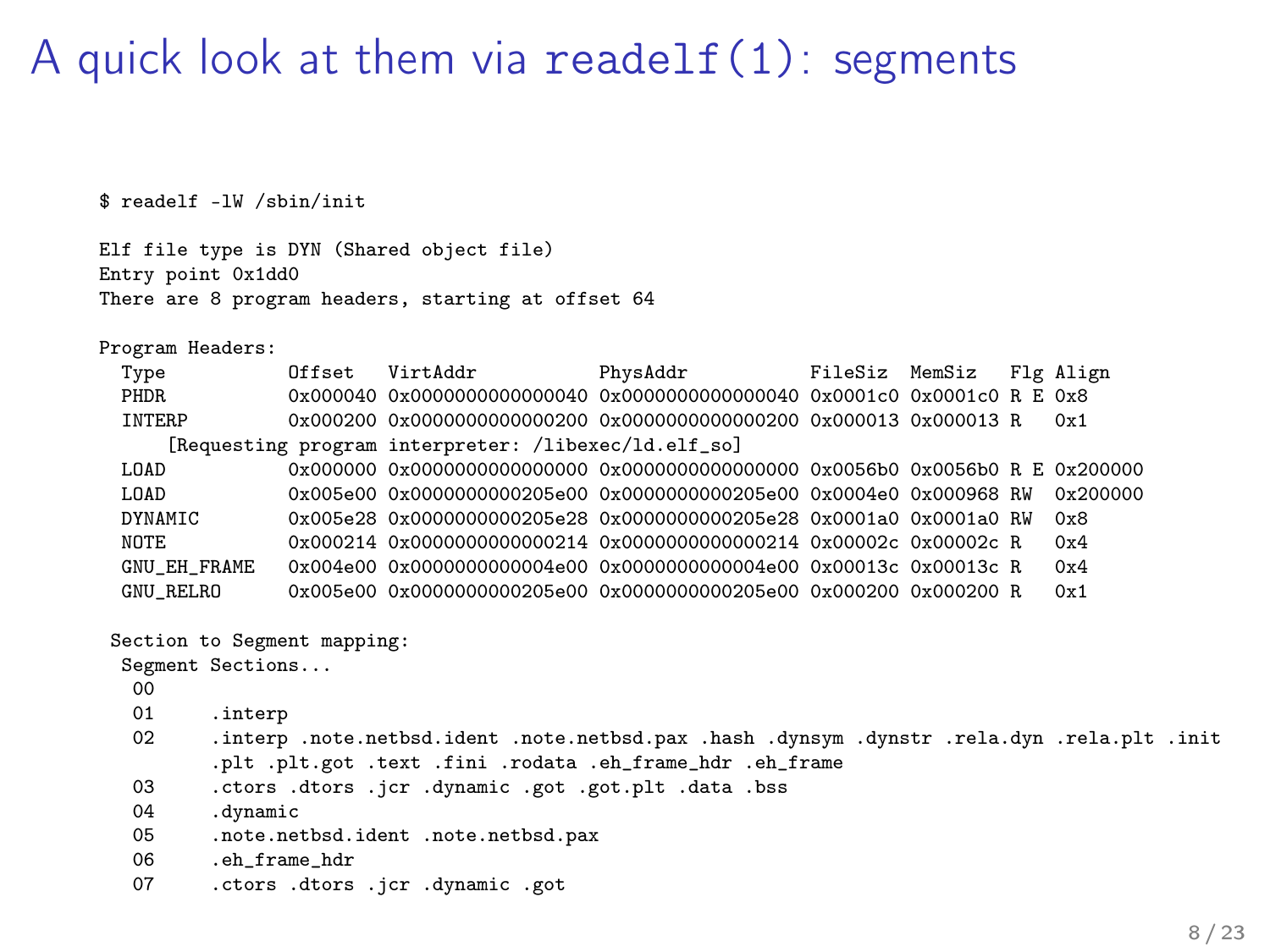#### A quick look at them via readelf(1): sections

\$ readelf -SW /sbin/init

There are 33 section headers, starting at offset 0x8630:

#### Section Headers:

|                   | [Nr] Name               | Type          | Address                                                              | 0ff | Size | ES Flg Lk Inf Al |          |                |                |
|-------------------|-------------------------|---------------|----------------------------------------------------------------------|-----|------|------------------|----------|----------------|----------------|
| [ 0]              |                         | NULL.         | 0000000000000000 000000 000000 00                                    |     |      |                  | 0        | 0              | $\Omega$       |
| [1]               | .interp                 | PROGBITS      | 00000000000000200 000200 000013 00                                   |     |      | A                | $\Omega$ | $\Omega$       | $\mathbf{1}$   |
| $\lceil 2 \rceil$ | .note.netbsd.ident NOTE |               | 00000000000000214 000214 000018 00                                   |     |      | A                | $\Omega$ | $\Omega$       | $\overline{4}$ |
| [3]               | .note.netbsd.pax        | <b>NOTE</b>   | 000000000000022c 00022c 000014 00                                    |     |      | A                | $\Omega$ | $\Omega$       | 4              |
| [4]               | .hash                   | HASH          | 00000000000000240 000240 000284 04                                   |     |      | A                | 5        | $\Omega$       | 8              |
| 5]<br>E.          | .dynsym                 | <b>DYNSYM</b> | 000000000000004c8 0004c8 0008a0 18                                   |     |      | A                | 6        | $\mathfrak{D}$ | 8              |
| [6]               | .dynstr                 | <b>STRTAB</b> | 00000000000000d68 000d68 000338 00                                   |     |      | A                | $\Omega$ | $\Omega$       | $\mathbf{1}$   |
| [7]               | .rela.dyn               | RELA          | 00000000000010a0 0010a0 000108 18                                    |     |      | A                | 5        | $\mathbf 0$    | 8              |
| [8]               | .rela.plt               | RELA          | 00000000000011a8 0011a8 000720 18                                    |     |      | AT               | 5        | $22^{\circ}8$  |                |
| <b>F</b> 91       | .init                   | PROGBITS      | 000000000000018d0 0018d0 00000e 00                                   |     |      | AX               | $\Omega$ |                | 016            |
|                   | $[10]$ .plt             | PROGBITS      | 00000000000018e0 0018e0 0004d0 10                                    |     |      | AX               | $\Omega$ |                | 016            |
|                   | $[11]$ .plt.got         | PROGBITS      | 0000000000001db0 001db0 000020 00                                    |     |      | AX               | $\Omega$ | $\Omega$       | - 8            |
|                   | [12] .text              | PROGBITS      | 0000000000001dd0 001dd0 002733 00                                    |     |      | AX               | $\Omega$ |                | 016            |
| []                |                         |               |                                                                      |     |      |                  |          |                |                |
| [26]              | .ident                  | PROGBITS      | 00000000000000000 006301 00018d 00                                   |     |      |                  | $\Omega$ | $\Omega$       | $\mathbf{1}$   |
| $[27]$            | .copyright              | PROGBITS      | 00000000000000000 00648e 000061 00                                   |     |      |                  | $\Omega$ | $\Omega$       | $\mathbf{1}$   |
| [28]              | .SUNW_ctf               | PROGBITS      | 00000000000000000 0064f0 0009a9 00                                   |     |      |                  | $\Omega$ | $\Omega$       | 4              |
| [29]              | .gnu_debuglink          | PROGBITS      | 00000000000000000 006e99 000010 00                                   |     |      |                  | $\Omega$ | $\Omega$       | $\mathbf{1}$   |
| [30]              | .shstrtab               | <b>STRTAB</b> | 00000000000000000 008523 000109 00                                   |     |      |                  | $\Omega$ | $\Omega$       | $\mathbf{1}$   |
| [31]              | .symtab                 | <b>SYMTAB</b> | 00000000000000000 006eb0 0010b0 18                                   |     |      |                  | 32       | 82             | 8              |
| <b>1321</b>       | .strtab                 | <b>STRTAB</b> | 0000000000000000 007f60 0005c3 00                                    |     |      |                  | $\Omega$ | $\Omega$       | $\mathbf{1}$   |
|                   | Key to Flags:           |               |                                                                      |     |      |                  |          |                |                |
|                   |                         |               | W (write), A (alloc), X (execute), M (merge), S (strings), l (large) |     |      |                  |          |                |                |

I (info), L (link order), G (group), T (TLS), E (exclude), x (unknown)

O (extra OS processing required) o (OS specific), p (processor specific)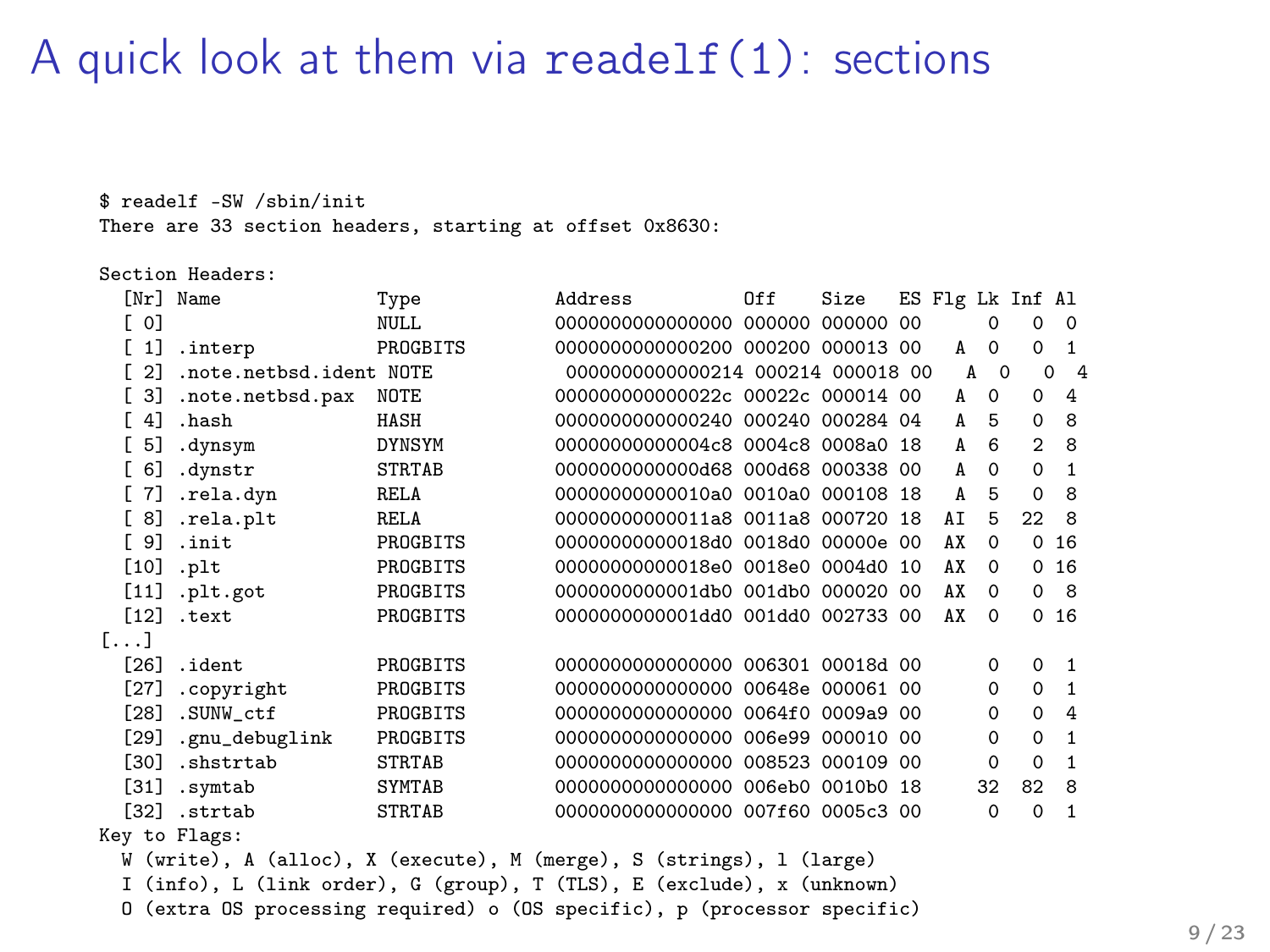## MKDEBUG{,LIB}

- $\triangleright$  NetBSD provides MKDEBUG and MKDEBUGLIB system variables to split debugging symbols and generate - respectively - \*.debug and lib\*\_g.a files
- $\triangleright$  When they are set debug.tgz and xdebug.tgz installation sets are generated, containing all the split debug symbols
- ▶ \*.debug files are installed in /usr/libdata/debug/ directory (MKDEBUG)
- $\triangleright$  lib\*\_g.a files are installed in the appropriate lib/ directories (MKDEBUGLIB)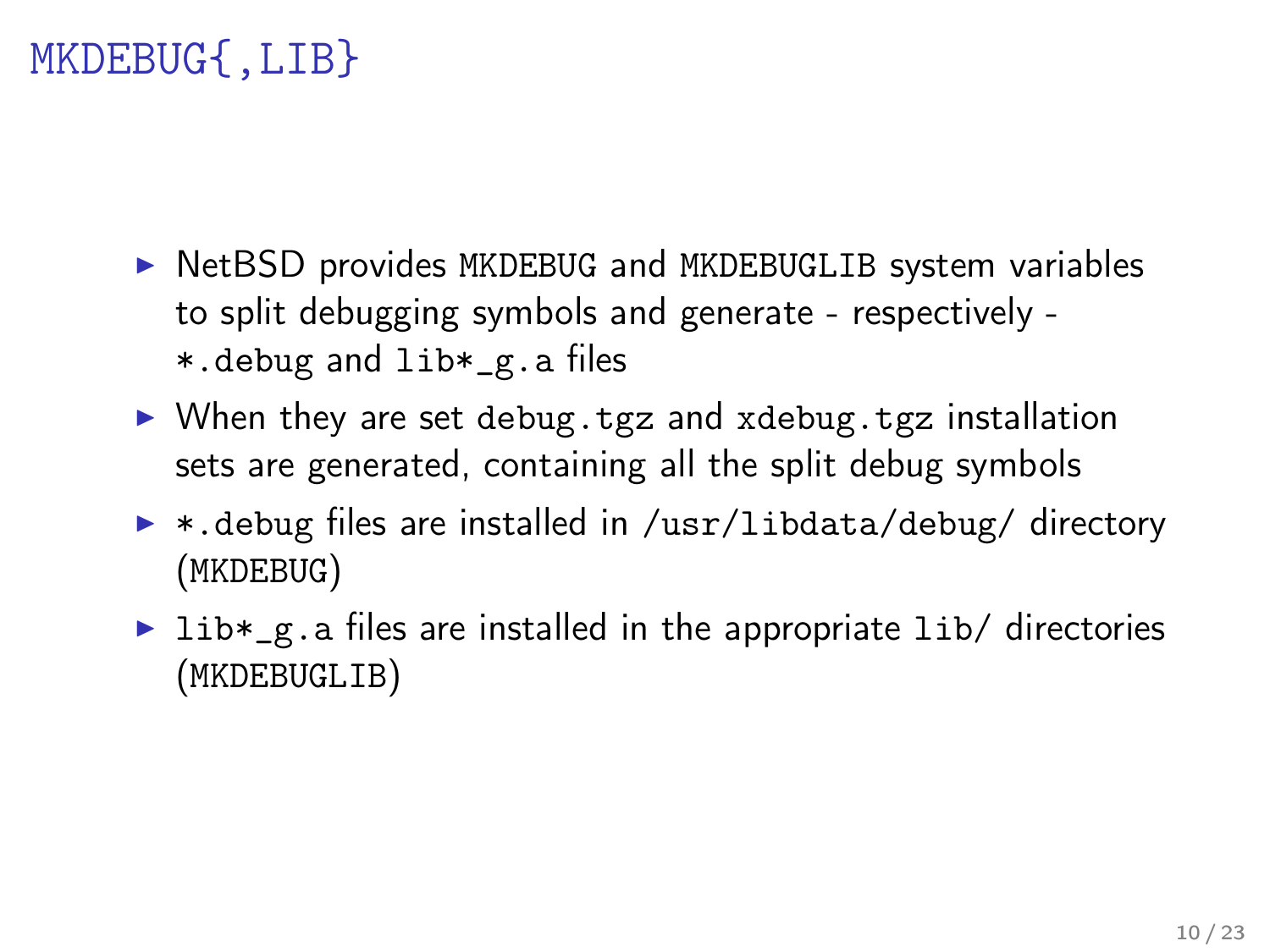#### MKDEBUG{,LIB} under the hood

- $\blacktriangleright$  -g flag is added to the CFLAGS
- ▶ objcopy --only-keep-debug <file> <file>.debug is invoked to split the debug symbols from <file> to <file>.debug
- ▶ objcopy --strip-debug -p -R .gnu\_debuglink --add-gnu-debuglink=<file>.debug <file> is invoked to:
	- $\blacktriangleright$  -p is used preserve the dates (access and modification dates will be the same for <file> and <file>.debug)
	- $\blacktriangleright$  -R .gnu\_debuglink is used to remove any already existing .gnu\_debuglink ELF section
	- ▶ --add-gnu-debuglink=<file>.debug is used to create a reference to the corresponding \*.debug file (only the basename(1) is honored)
	- $\blacktriangleright$  --strip-debug strip all the debug sections in  $\langle$ file>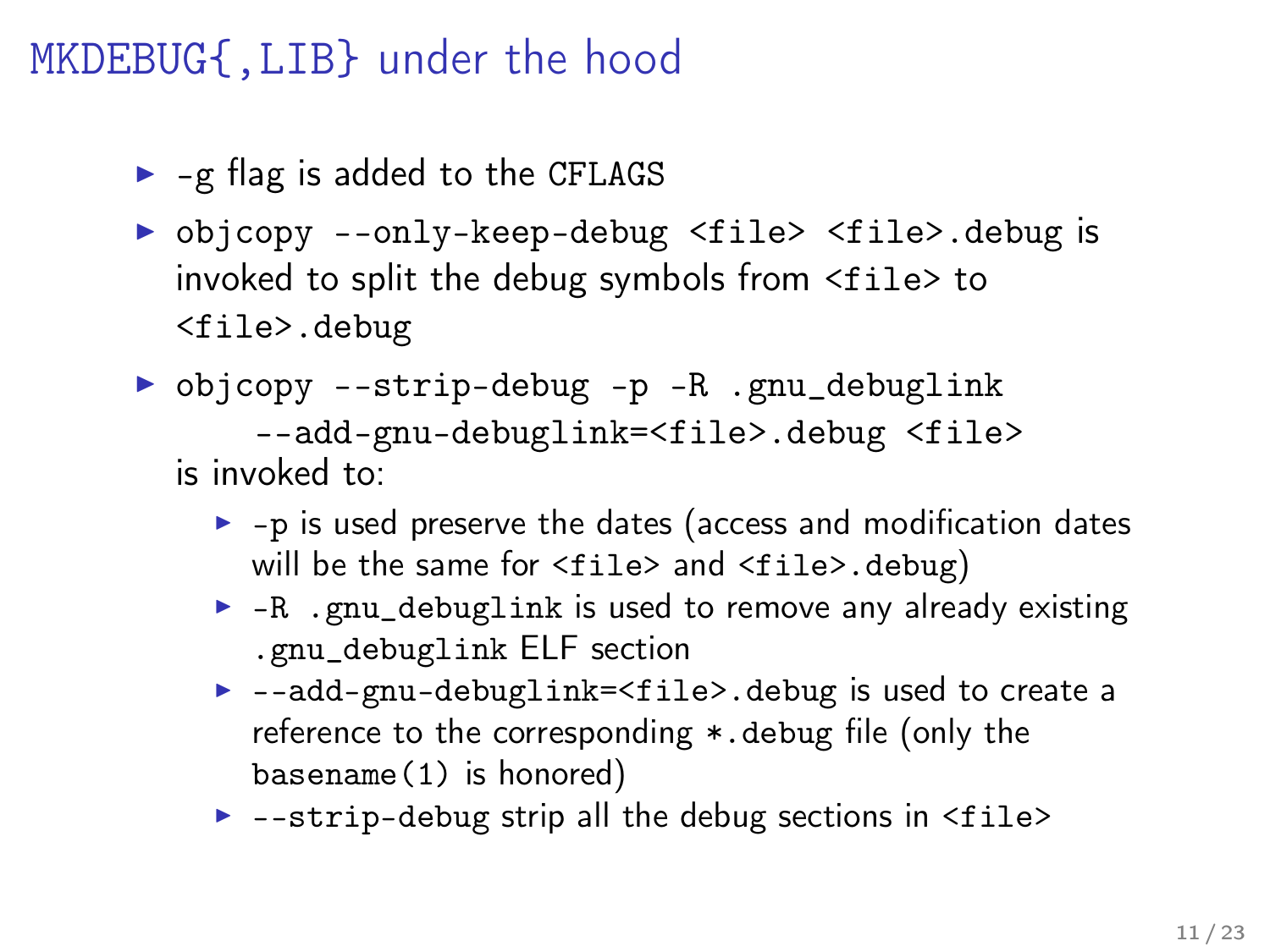# MKDEBUG{, LIB} under the hood (illustrated): <file> compiled with debugging flags

| $<$ file $>$   |  |  |
|----------------|--|--|
| .interp        |  |  |
|                |  |  |
| .debug_aranges |  |  |
| .debug_abbrev  |  |  |
| .debug_info    |  |  |
| .debug_line    |  |  |
| .debug_str     |  |  |
| .debug_loc     |  |  |
| .debug_ranges  |  |  |
|                |  |  |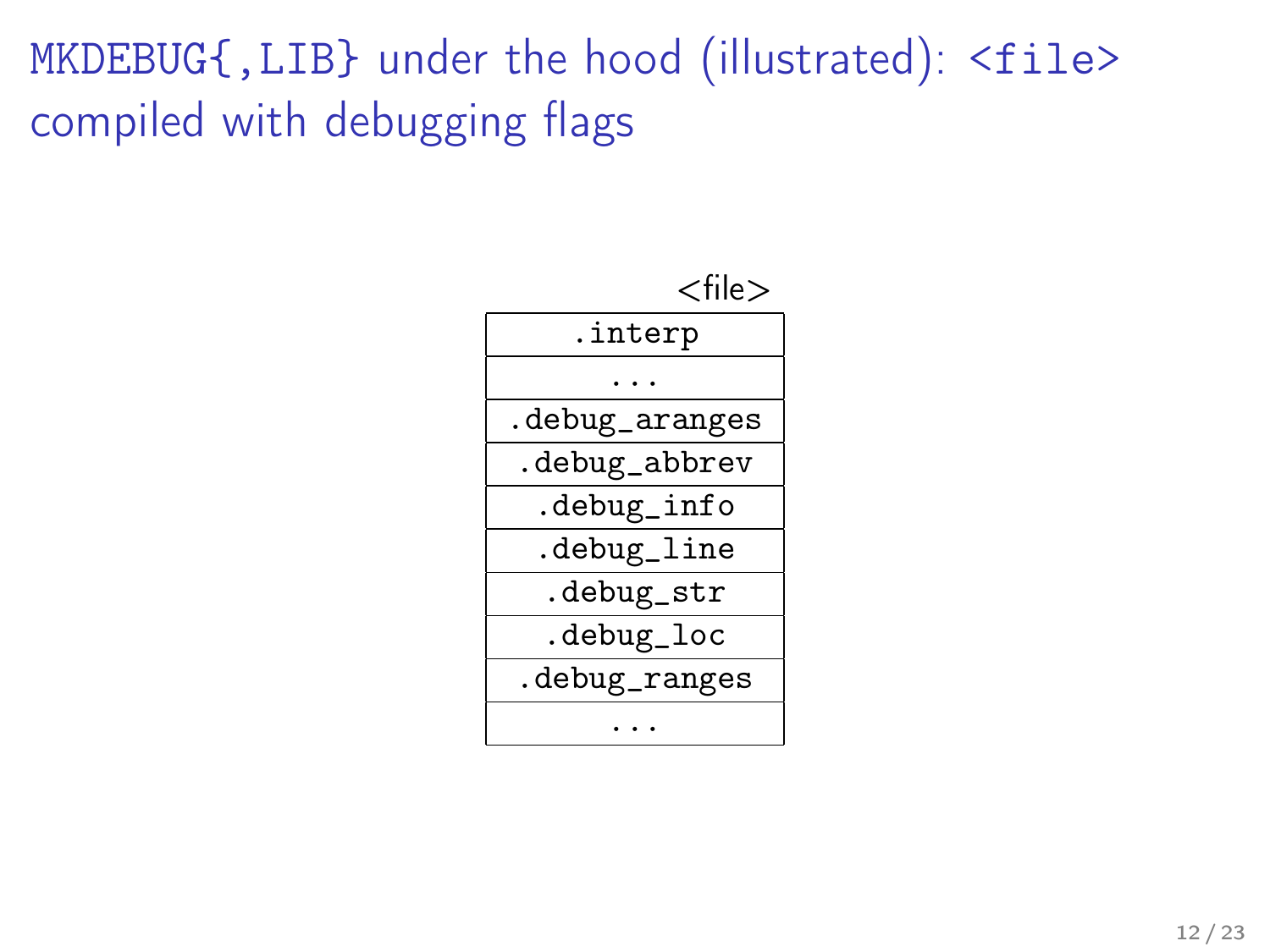# MKDEBUG{,LIB} under the hood (illustrated): generation of <file>.debug



objcopy --only-keep-debug <file> \ <file>.debug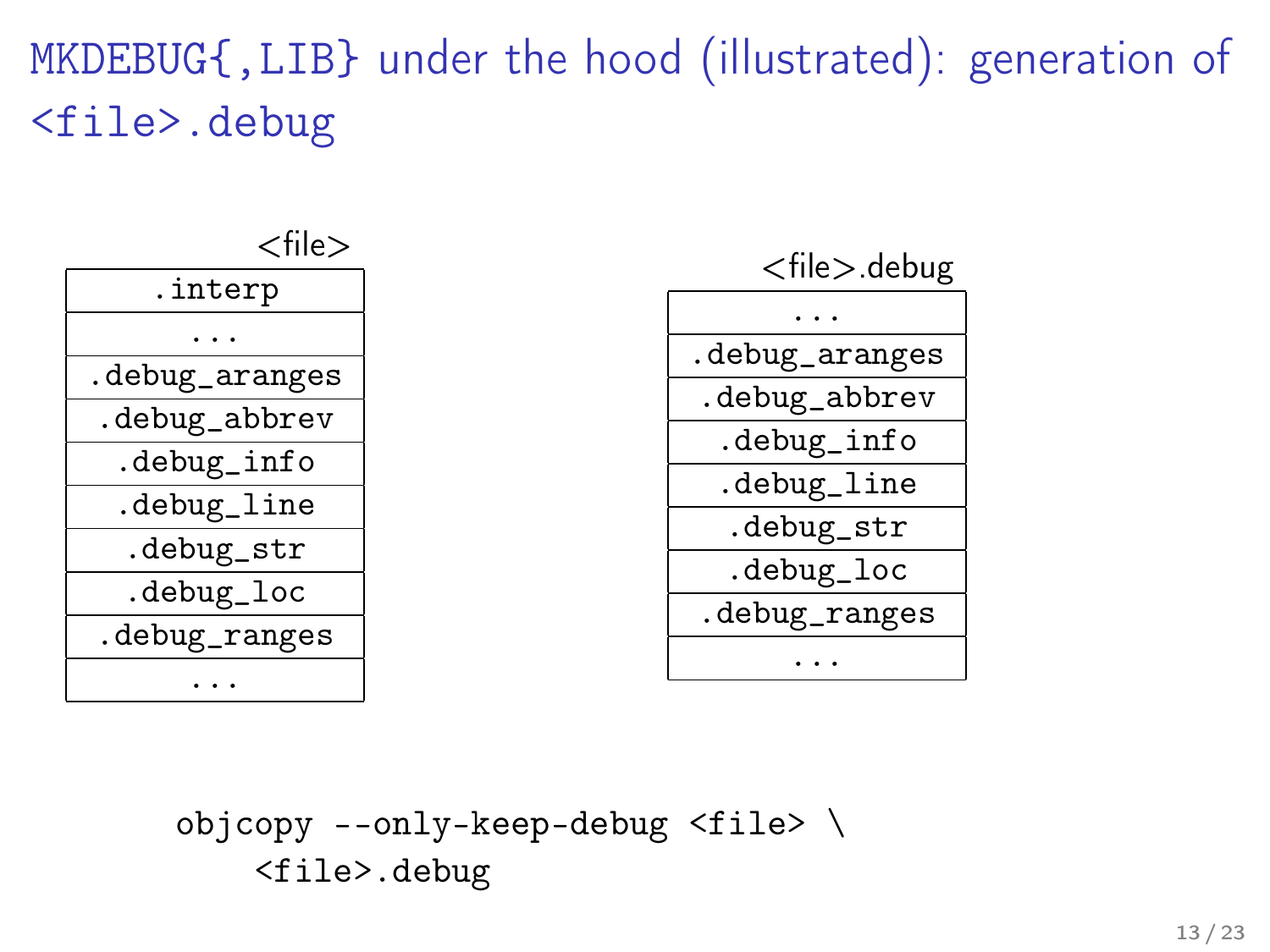# MKDEBUG{,LIB} under the hood (illustrated): stripping of  $<$ file $>$



objcopy --strip-debug -p -R .gnu\_debuglink \ --add-gnu-debuglink=<file>.debug <file>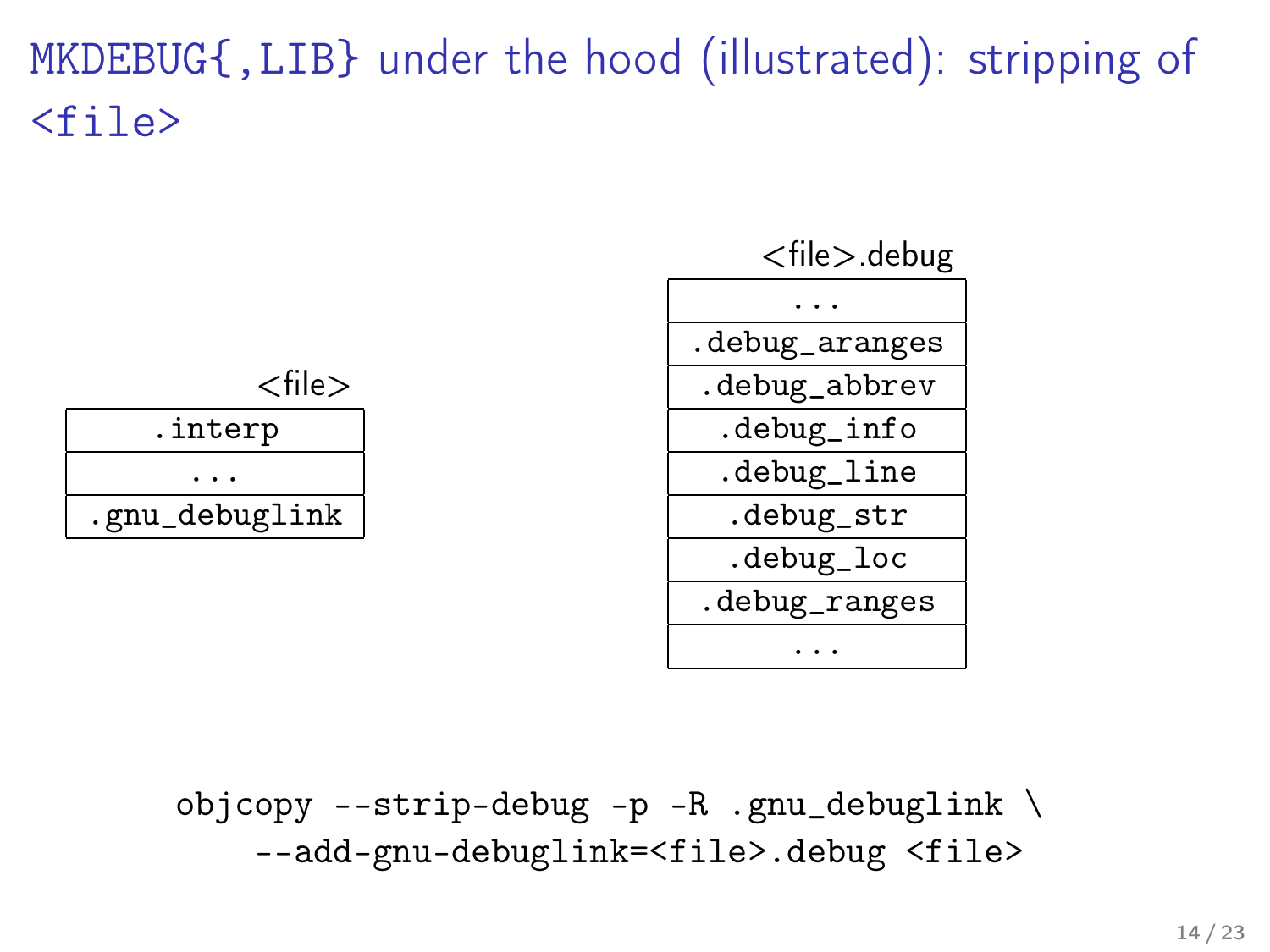<span id="page-14-0"></span>Splitting debug symbols in pkgsrc: bsd.debugdata.mk

- $\triangleright$  bsd.debugdata.mk implements stripping of the debug data from package's programs/libraries
- ▶ Works similarly to MKDEBUG{, LIB} after the post-install phase
- $\triangleright$  \*.debug files are dynamically appended to the package's PLIST
- Turned on if PKG\_DEBUGDATA is "yes"
- $\triangleright$  Granularity of debug information can be adjusted via PKG\_DEBUGLEVEL ("small", "default" or "detailed")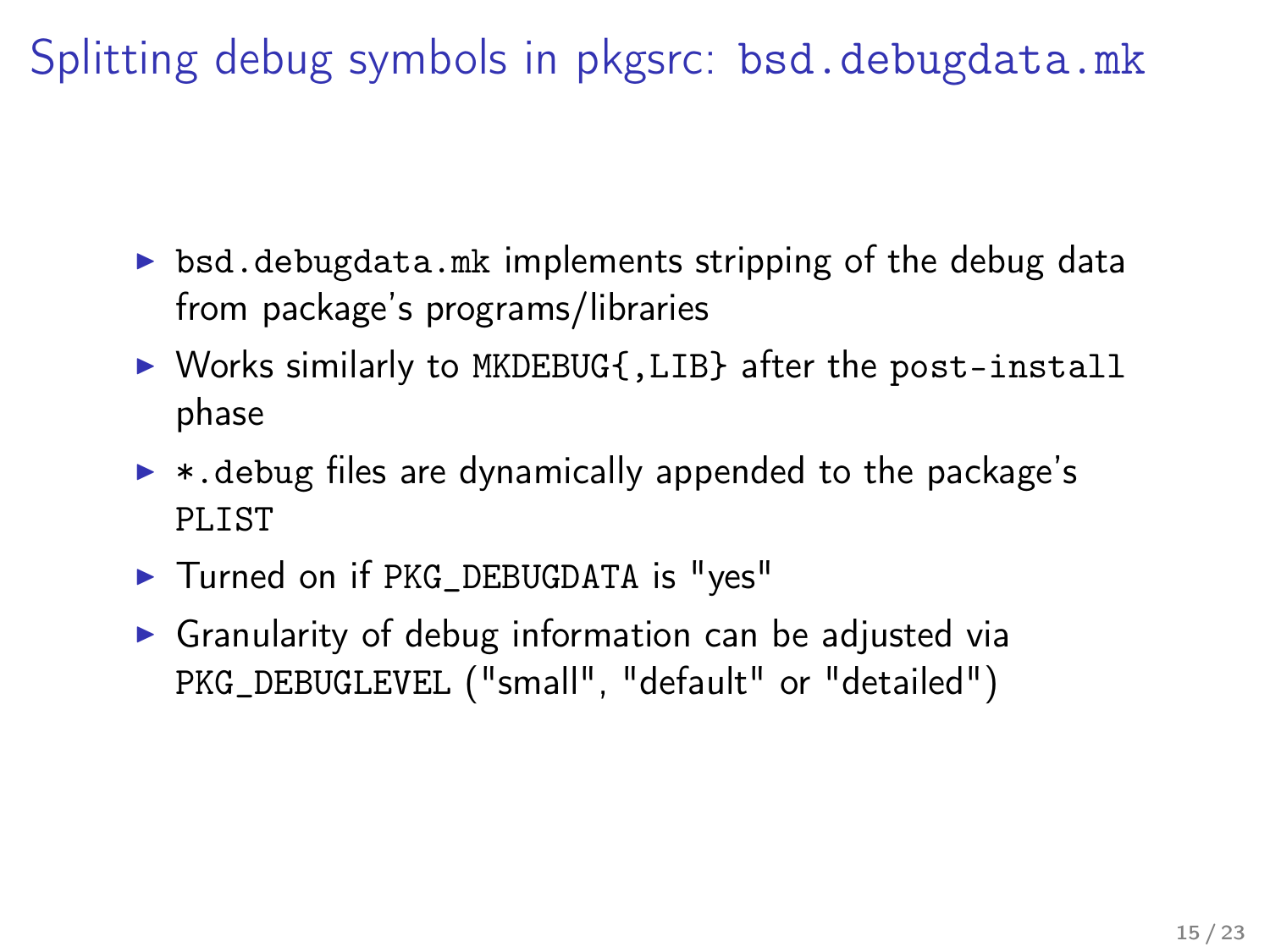Splitting debug symbols in pkgsrc: check/check-debugdata.mk

- $\blacktriangleright$  Performs various sanity checks about debugdata:
	- $\triangleright$  Check that every program/library has a corresponding . debug file
	- ▶ Check for .gnu\_debuglink ELF section in every program/library
	- ▶ Warn if .debug file does not contain a .debug\_info ELF section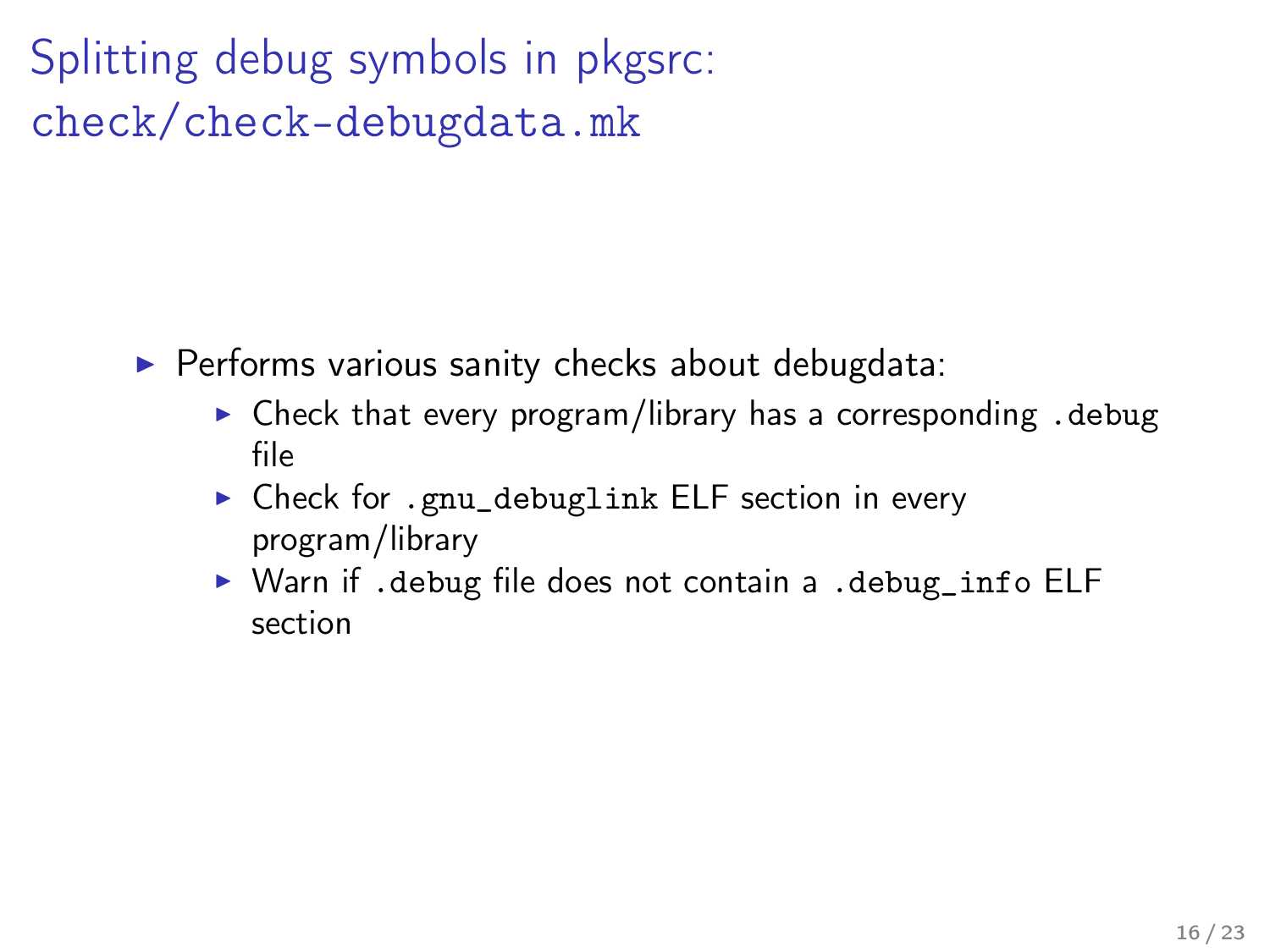# <span id="page-16-0"></span>Preliminary SUBPACKAGES (AKA multi-packages) support

- $\triangleright$  \* debug files should be installed in a separate package (e.g. for <package>, <package>-debug)
- $\triangleright$  Multi-package support is needed to do that
- $\triangleright$  From MAINTAINER POV some variables and files will become per-SUBPACKAGES (e.g.: COMMENT.<spkg>, PLIST.<spkg>, etc.)
- $\triangleright$  At the moment that is mostly implemented duplicating existing logic, i.e.:

```
.if !empty(SUBPACKAGES)
  .for _spkg_ in ${SUBPACKAGES}
   <subpackages logic>
  .endfor
.else # !SUBPACKAGES
 <non-subpackages (i.e. already existent) logic>
.endif # SUBPACKAGES
```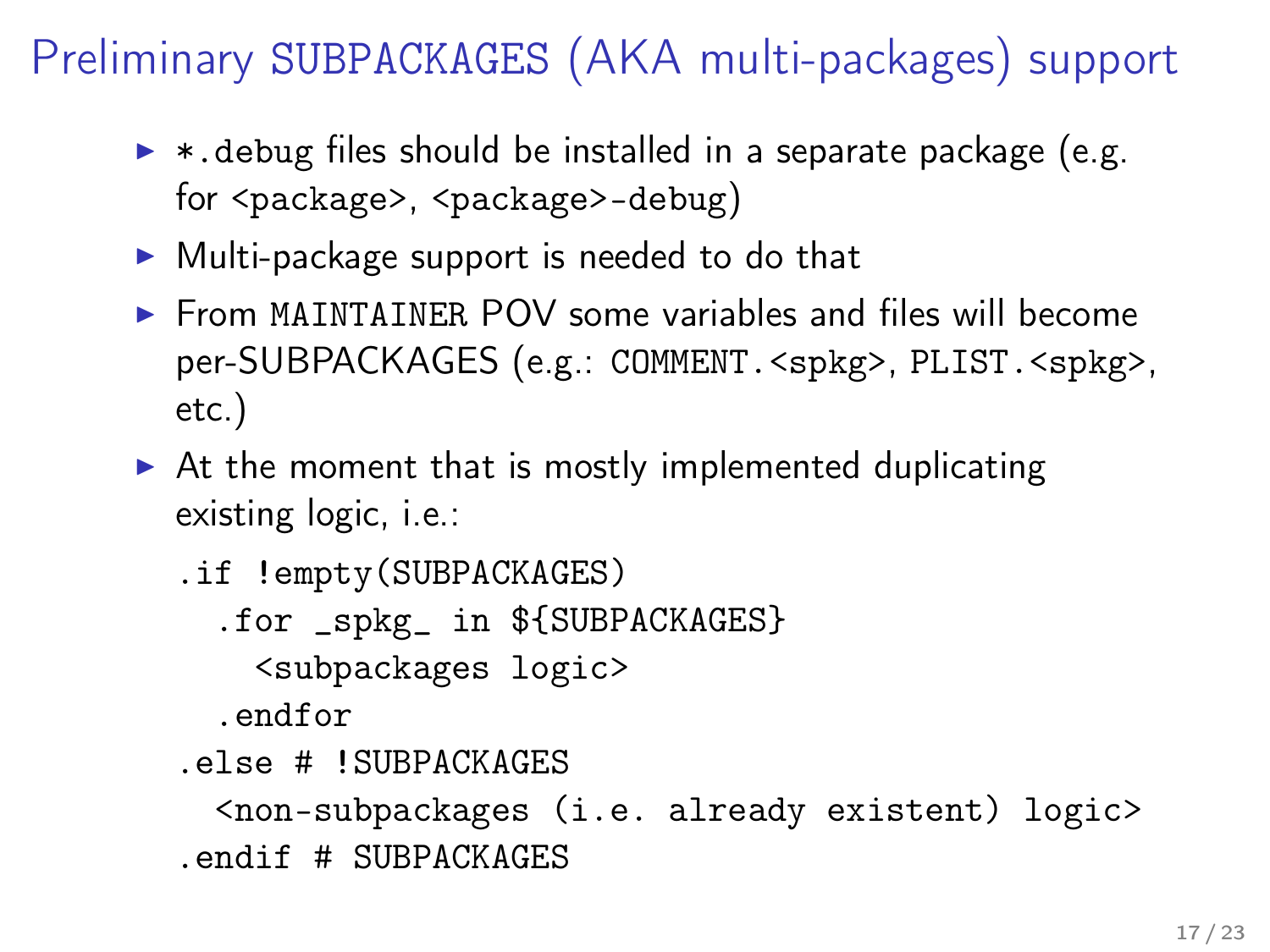# Preliminary SUBPACKAGES (AKA multi-packages) support

 $\blacktriangleright$  ... but that's still far from complete! (preliminary support in mk/plist/\*, mk/pkgformat/\*/\* and mk/check/\*. . . mk/pkginstall/\* and other parts of mk/\* still completely unaware of SUBPACKAGES existence!)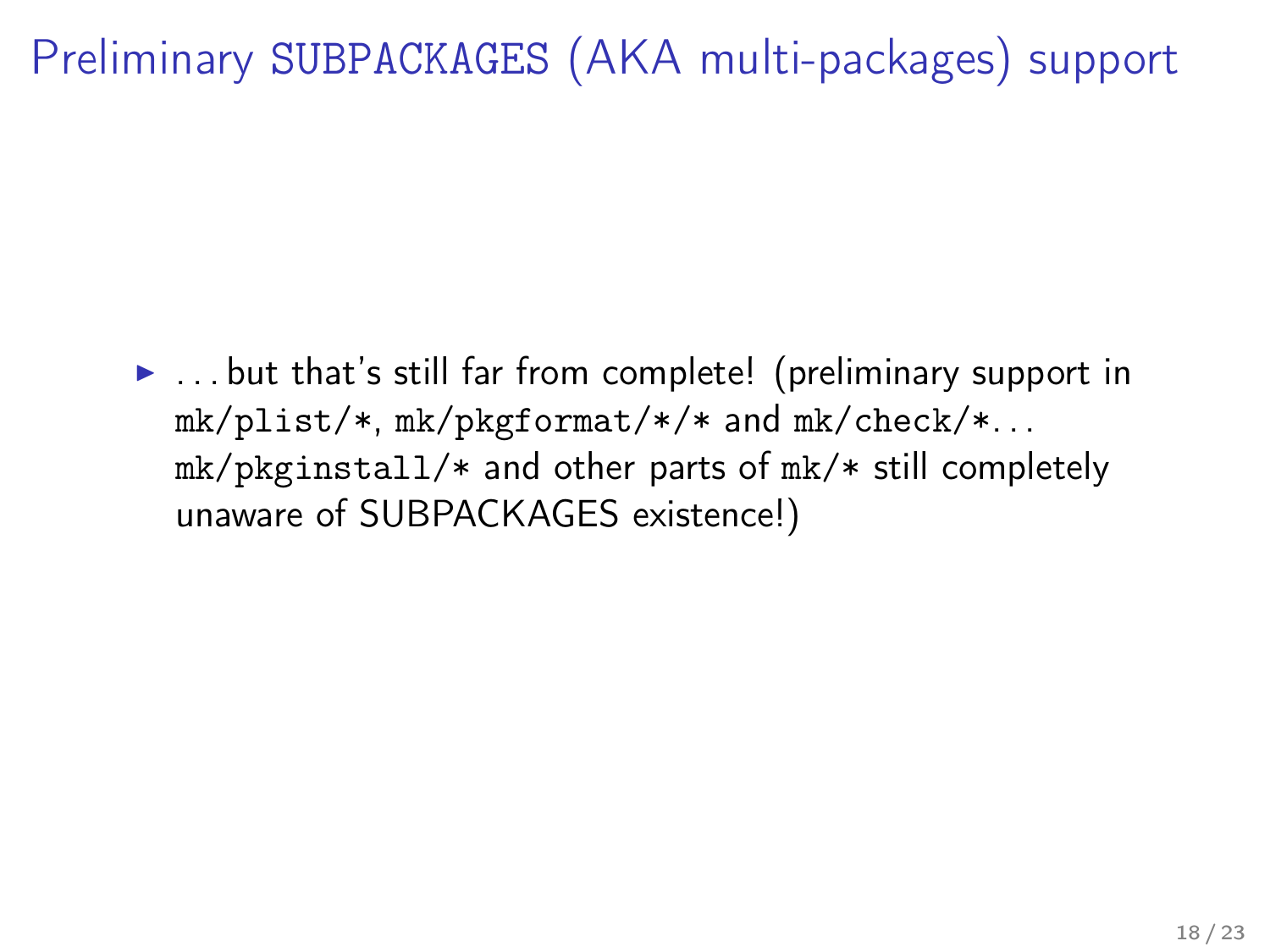# Conclusion/TODOs

- $\triangleright$  Complete SUBPACKAGES support (via code duplicated logic)
- $\triangleright$  Add implicit (and hidden) subpackage, in other words: every package will always have at least one subpackage (this will permit to get rid of code duplication and have a single control flow)
- ▶ Adapt mk/bsd.debugdata.mk to SUBPACKAGES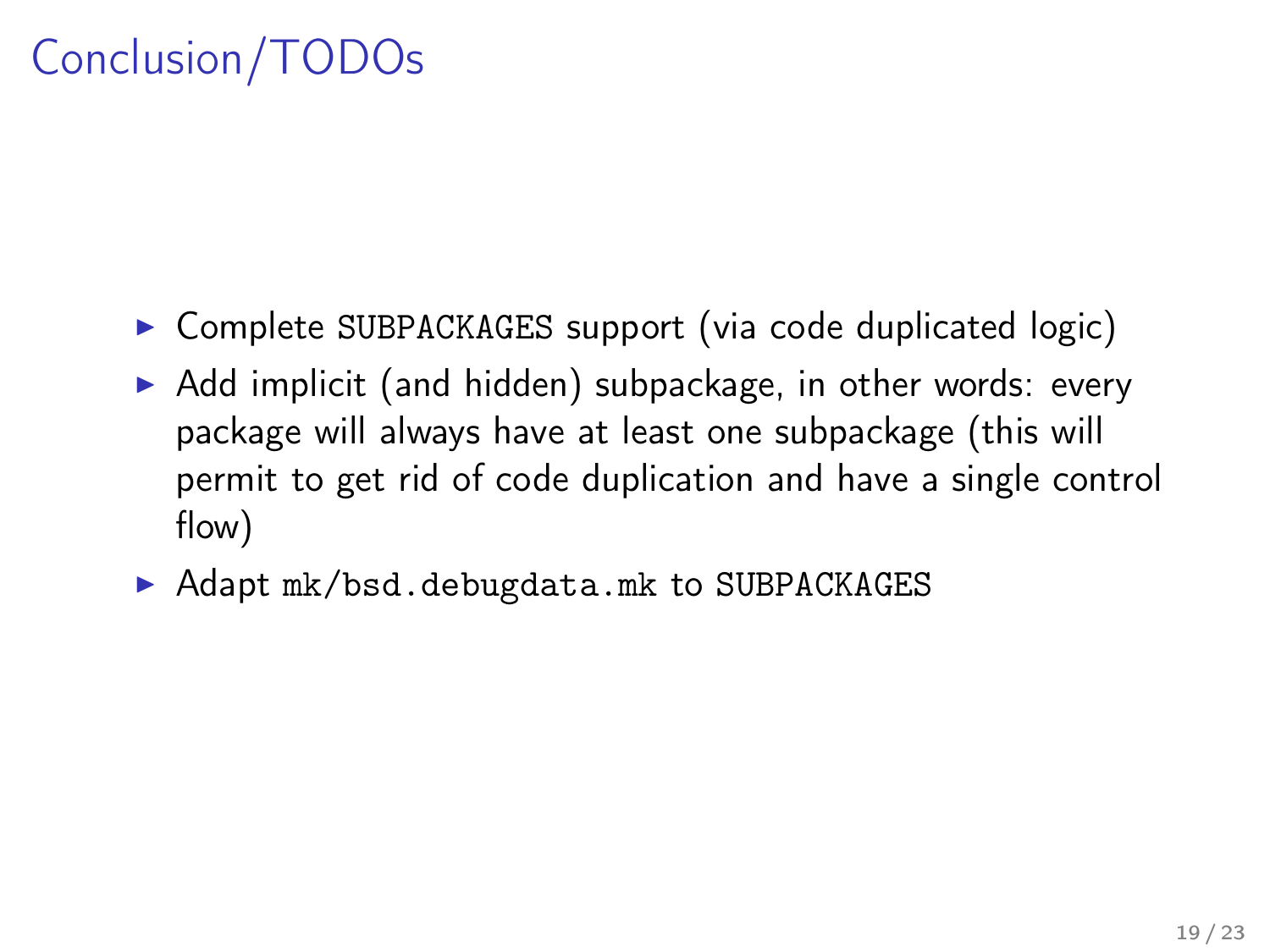# Thanks

- ▶ Google for organizing Google Summer of Code
- $\blacktriangleright$  The NetBSD Foundation
- ▶ My mentors: David Maxwell (<david>), Jörg Sonnenberger (<joerg>), Taylor R. Campbell (<riastradh>), Thomas Klausner (<wiz>), William J. Coldwell (<billc>)
- $\blacktriangleright$  ... and everyone that helped via  $#$ netbsd-code, MLs or private emails, in particular Kamil Rytarowski (<kamil>) and Christos Zoulas (<christos>)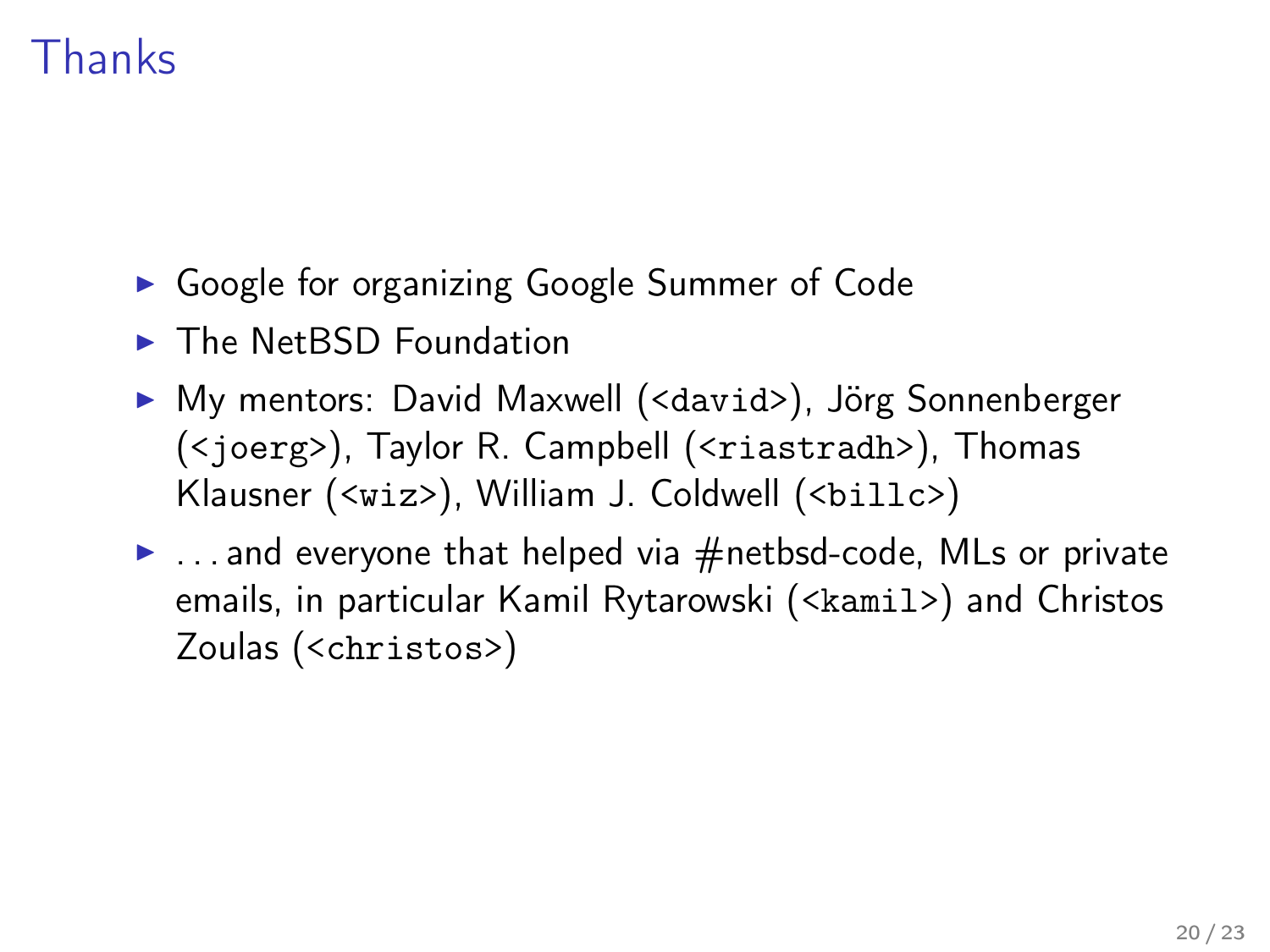## References I

Eric Youngdale. The ELF Object File Format: Introduction. <https://www.linuxjournal.com/article/1059>, a.

Eric Youngdale. The ELF Object File Format by Dissection. <https://www.linuxjournal.com/article/1060>, b.

Michael Eager. Introduction to the DWARF Debugging Format. [http://dwarfstd.org/doc/Debugging%20using%](http://dwarfstd.org/doc/Debugging%20using%20DWARF-2012.pdf) [20DWARF-2012.pdf](http://dwarfstd.org/doc/Debugging%20using%20DWARF-2012.pdf).

TIS Committee.

Tool Interface Standard (TIS) Executable and Linking Format (ELF) Specification Version 1.2.

<http://refspecs.linuxbase.org/elf/elf.pdf>.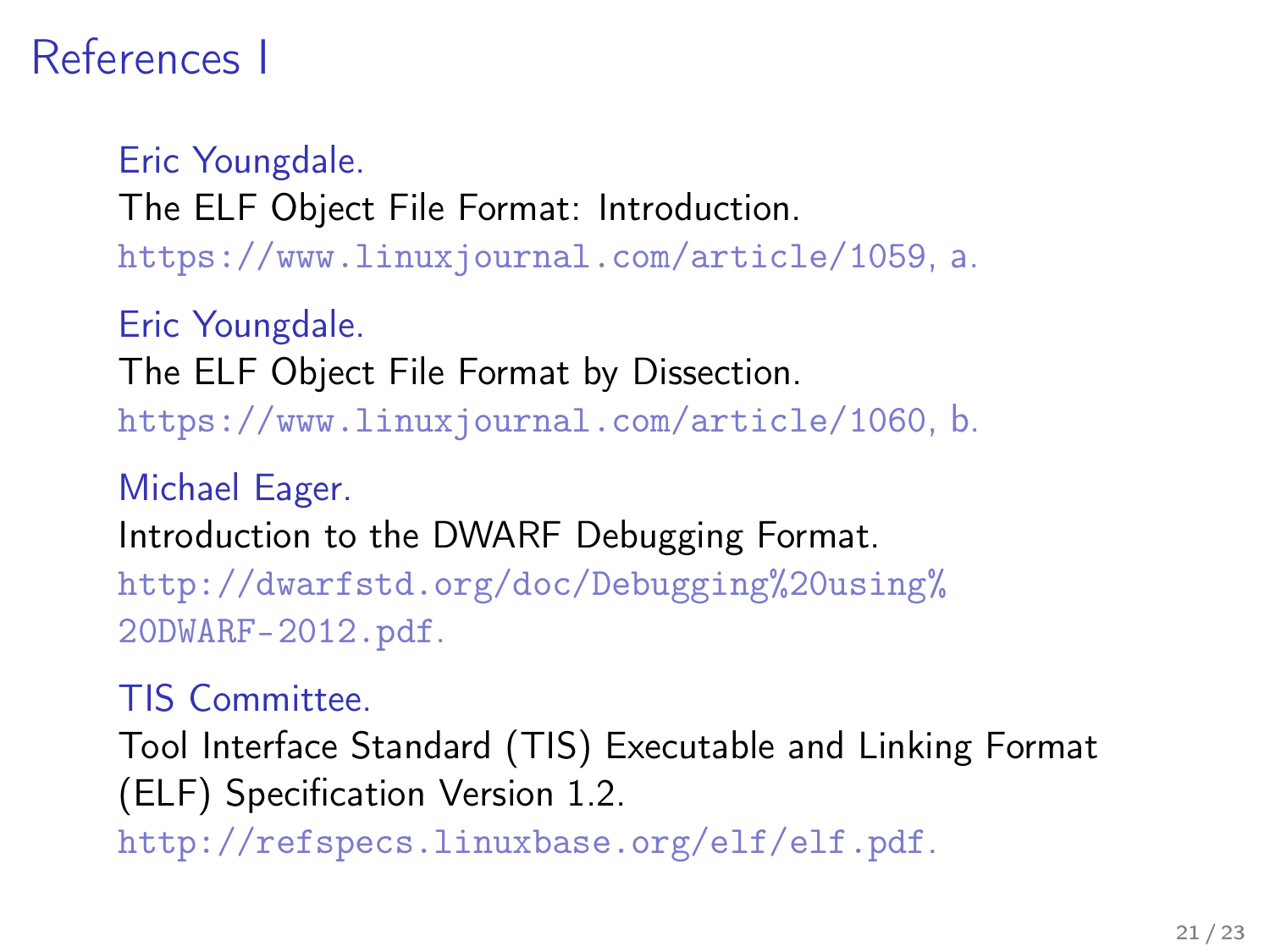## References II

DWARF Debugging Information Format Committee. DWARF Debugging Information Format Version 4. <http://dwarfstd.org/doc/DWARF4.pdf>.

Samy Al Bahra. !!Con 2016 - Debugging debuggers!!! [https://www.youtube.com/watch?v=OEa0EfJja\\_Y](https://www.youtube.com/watch?v=OEa0EfJja_Y).

Peter Jay Salzman. Using GNU's GDB Debugger. <http://dirac.org/linux/gdb/>.

Free Software Foundation, Inc. Debugging with GDB Tenth Edition for GDB Version 7.10.1. [http://sourceware.org/gdb/download/onlinedocs/gdb/](http://sourceware.org/gdb/download/onlinedocs/gdb/index.html) [index.html](http://sourceware.org/gdb/download/onlinedocs/gdb/index.html).